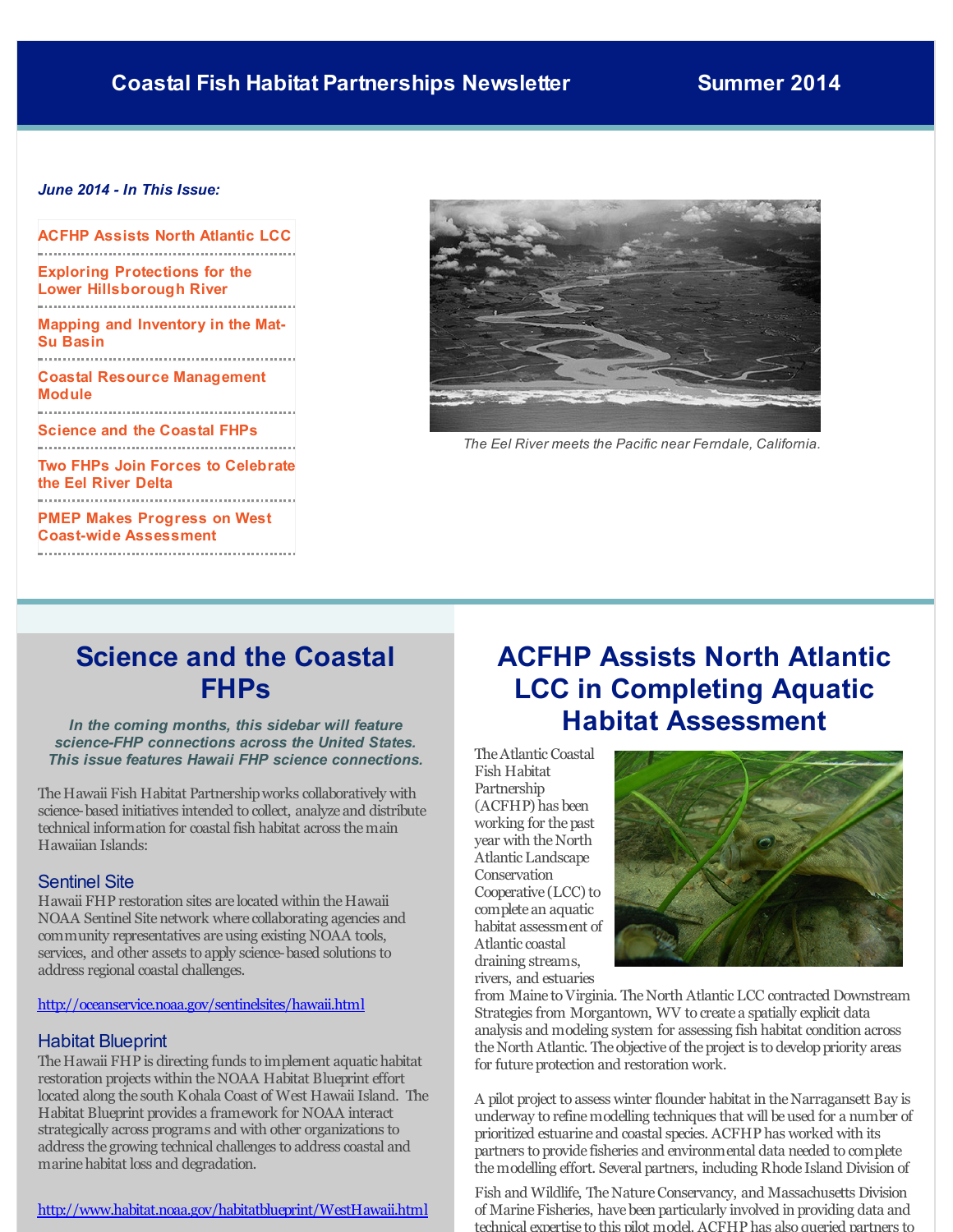## Climate Change and Coastal Streams of Hawaii

All of the larger native stream fauna in Hawaii arediadromous and spend a critically important time of their lifehistory in the coastal marine environment. The Hawaii FHP is collaborating with the U.S. Forest Service, the Pacific Islands Climate Change Cooperative, and Michigan State University to study the ecological effects the changes in stream discharges to themarine environment that are anticipated to occur with the onset of a changing climate. (Link is to a very well-produced video interview with Hawaii FHP Steering Committeemember Rich MacKenzie.)

### [http://www.fs.fed.us/psw/publications/video/mackenzie201210/](http://r20.rs6.net/tn.jsp?f=001495v_wac97xiSPCjjhFgObbs-IMm3Ok2d688g5bNGXM3I9JyB6lc5R8Bq8Z3f-FP5-57X98aWFLELREdPBxgvcV1Ru8uwgnE4jE5iOsFWgVSwsIOpHHIvO_nsfU_NbqNhyN0uH8Uwccs23to1qo17_h8Zc1hNEmV8MuKBHPS3fCOG9yZLkeJY0MkG_et-cdleFYI7qJP_kWq-RN89u1Zgnf-hkxzAonX&c=&ch=)

*"Each of us has this special connection to the sea because we come from the sea, and you just have to measure the amount of salt in water in the human body and in the veins in our blood, and you understand that connection."*

~ Secretary of State John Kerry

## **Two FHPs Join Forces to Celebrate the Eel River Delta**

The California Fish Passage Forum and Pacific Marine and Estuarine Fish Habitat Partnership are joining forces in September to highlight the important restoration efforts underway in the Eel River Delta in California.

A perfect storm of four events is occurring in the fall, creating a unique opportunity to showcase the 196-mile long river and its tributaries, which comprise the third largest river in California.

Events include celebrating National Estuaries Week (scheduled for the week of September 23), highlighting the Eel River as a 10 *Waters to Watch*, jointly funding the Salt River Ecosystem Restoration project, and hosting the fall Forum meeting in the Arcata, California area.

Both fish habitat partnerships seek to convene existing and potential funders, NFHP leaders, federal and state agency leaders, local government officials, and others to discuss the importance of the delta and showcase collaborative efforts underway in the delta. Stay tuned for moredetails!

# **PMEP Makes Progress on West Coast-wide Assessment**



The Pacific Marine and Estuarine Fish Habitat Partnership is working with partners to makeprogress implementing its West Coast-wide juvenile fish habitat assessment.

Working in concert with The Nature Conservancy and SeaSpatial, the assessment team conducted threewebinars with experts from Washington, Oregon, and California to inform the content of a State of the Knowledge report. The report, which will be finalized in August of 2014, lays the foundation for the assessment, and  $i$ es des antiquides and  $\alpha$ 

technical expertise to this pilot model. ACFHP has also queried partners to determinewhich additional species could bemodelled as part of this effort, and a draft list of potential priority species in under consideration.

Coastal fish habitat partnerships such as ACFHP can provide assistance to theLandscapeConservation Cooperatives by acting as the fish habitat conservation coordination body for LCC efforts. This fish habitat modeling project is an implemented example of how ACFHP envisions integrating with the larger landscape level U.S Fish and Wildlife Service collaboration effort.

# **Exploring Protections for the Lower Hillsborough River**

On May 28th, 35 participants gathered at the Beck Building in downtown Tampa, Florida to collaborate and share ideas about ways to continue to preserve and protect the lower Hillsborough River through participation in a dynamic workshop titled, "Exploring Best Practices for the Lower Hillsborough River." Presented by



*Restoration of Ulele Springs along the Lower Hillsborough River. Photo credit: Lindsay Gardner, SARP.*

the Southeast Watershed Forum (SEWF) with partners, the Southeast Aquatic Resources Partnership (SARP) and Ecosphere Restoration Institute, and hosted by the City of Tampa Planning & Development Department, this workshopincluded an overview of planned activities for slated development on the river

, as well as expert presentations on low impact development (LID) techniques and a hands-on small group mapping exercise to identify potential target areas whereLID/best practices could protect water quality and habitat. The river is also the focus of the city's new and expanding river walk, providing recreational and economic opportunities



*Small group mapping exercise discussions. Photo credit: Lindsay Gardner, SARP.*

for people living, working and visiting the area and can showcase how low impact development enhances local quality of life.

The Hillsborough River flows into Tampa Bay, an EPA priority watershed, and has significant value as fish and manateehabitat. At the center of the river walk development is the construction of Waterworks Park and the restoration of UleleSprings, once a drinking water source for Tampa and a green oasis. As the city grew, the spring was piped underground and thenatural habitat was degraded. An extensive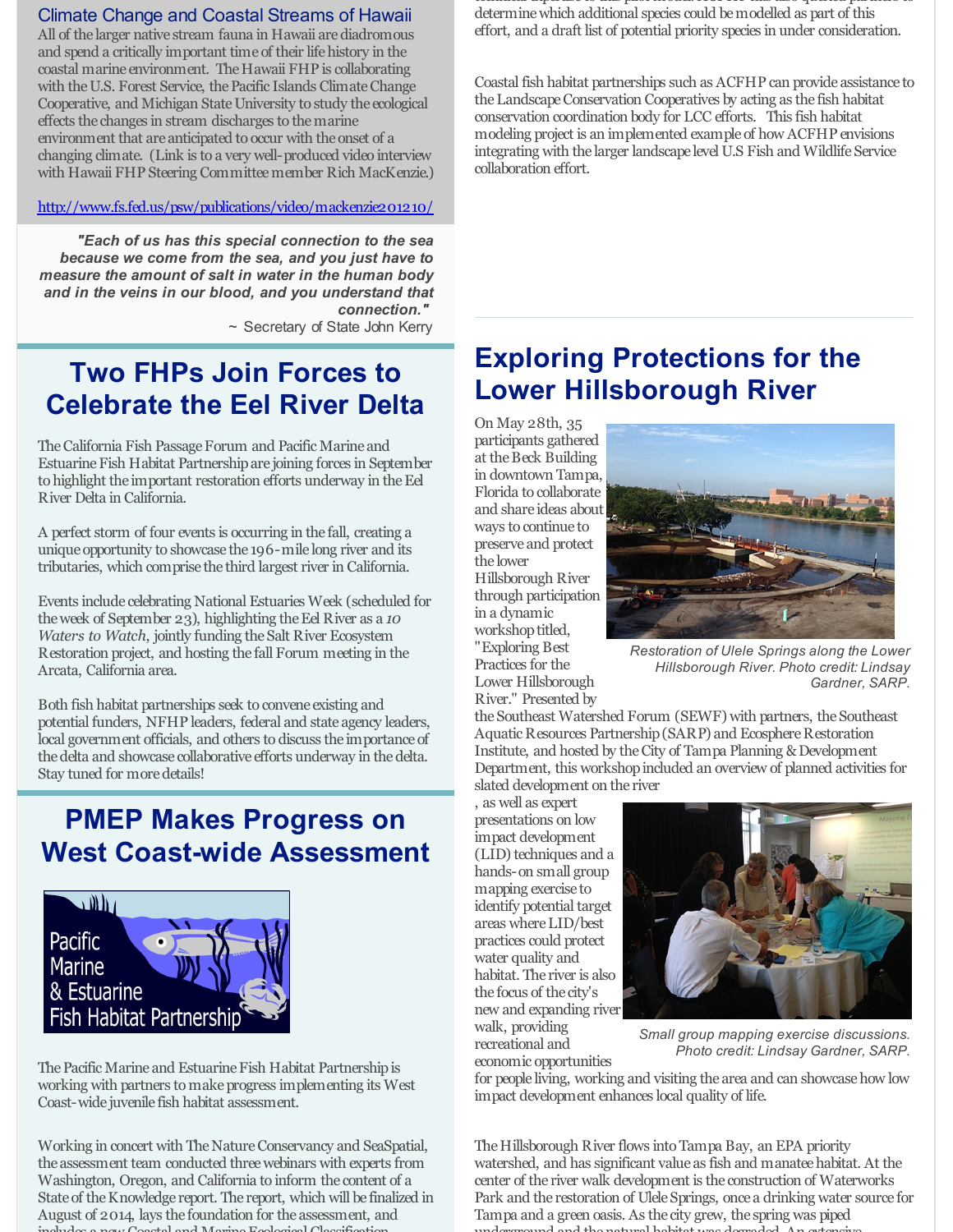includes a new Coastal and Marine Ecological Classification Standard (CMECS)-based West Coast estuary classification system as well as lifehistory information on 15 focal species:

Green sturgeon (*Acipenser medirostris*) Leopard shark (*Triakis semifasciata*) Bat ray (*Myliobatis californica*) Pacific herring (*Clupea pallasi*) Bay shrimp(*Crangon franciscorum*) Dungeness crab(*Cancer magister*) California halibut (*Paralichthys californicus*) English sole (*Parophrys vetulus*) Starry flounder (*Platichthys stellatus*) Shiner perch (*Cymatogaster aggregata*) Steelhead (*Oncorhynchus mykiss*) Coho salmon (*Oncorhynchus kisutch*) Chinook salmon (*Oncorhynchus tshawytscha*) Brown rockfish (*Sebastes auriculatus*) Staghorn sculpin (*Leptocottus armatus*)

A peer review of the State of the Knowledge report will occur in July 2014 prior to the report being finalized.

Phase II of the assessment begins in July of 2014. Phase I included a West Coast-wide survey of fish experts to obtain information on existing datasets associated with fish habitat in estuaries. Phase II includes direct contact with individuals who have datasets and data summaries to obtain thedata. Phase III will incorporate existing datasets into a geospatial data framework.

In early spring 2015, PMEP will conveneWest Coast experts to review a draft of thePMEP assessment report and take key next steps to define priorities for West Coast juvenile fish habitat restoration.



*Juvenile starry flounder at the Suisun Marsh, California. Photo caption: Dave Giordano.*

underground and thenatural habitat was degraded. An extensive restoration effort (sponsored by SARP, NOAA, USFWS, the Southwest Florida Water Management District (SWFWMD), theTampa Bay Estuary Program (TBEP), and others) to reconnect water from the springs to the Hillsborough River is under way allowing fish, manatee and other wildlife access to the fresh water and providing thriving habitat in the heart of downtown Tampa. Workshop participants were asked to keepprotections and management of this and other areas of potential "prime habitat" in mind when exploring best management practices and considering key partners, potential funding sources, and possiblenext steps moving forward.

Ultimately, in addition to providing information about methods, the workshop presentations and discussions helped to raise awareness about the cost of and funding and technical support available for best management practices. It also provided a platform for multiple departments at theCity to communicatewith representatives from federal, state and local agencies, as well as developers about changes to internal processes and programs that would assist in the implementation of best management practices. Lastly, it facilitated communication about ways that theCity could potentially encourage and incentivize low impact development. The project was funded by a Targeted Watershed Grant from EPA Region 4.

# **Mapping and Inventory in the Mat-Su**

Along with other Alaska Fish Habitat Partnerships (FHPs), theMat-Su Basin Salmon Habitat Partnershipand Alaska LandscapeConservation Cooperatives (LCCs) areworking together in multiple areas of conservation overlap. Two primary joint efforts involvemapping and inventory, which meet climate change objectives outlined in theMat-Su Salmon Partnership's Strategic Plan, as well as Alaska LCC strategies.

The first involves updating the National Hydrography Dataset (NHD), which the NFHP Science and Data Committee uses to evaluate the status of fish habitat across thenation every five years. In theMat-Su (as across Alaska), this common dataset is insufficiently detailed, has inaccuracies, and is currently lacking the analytical tools that are available in other parts of theU.S. and areneeded for thenational evaluation. This deficit is also a significant concern to the five LCCs that cover the Alaska landscape.

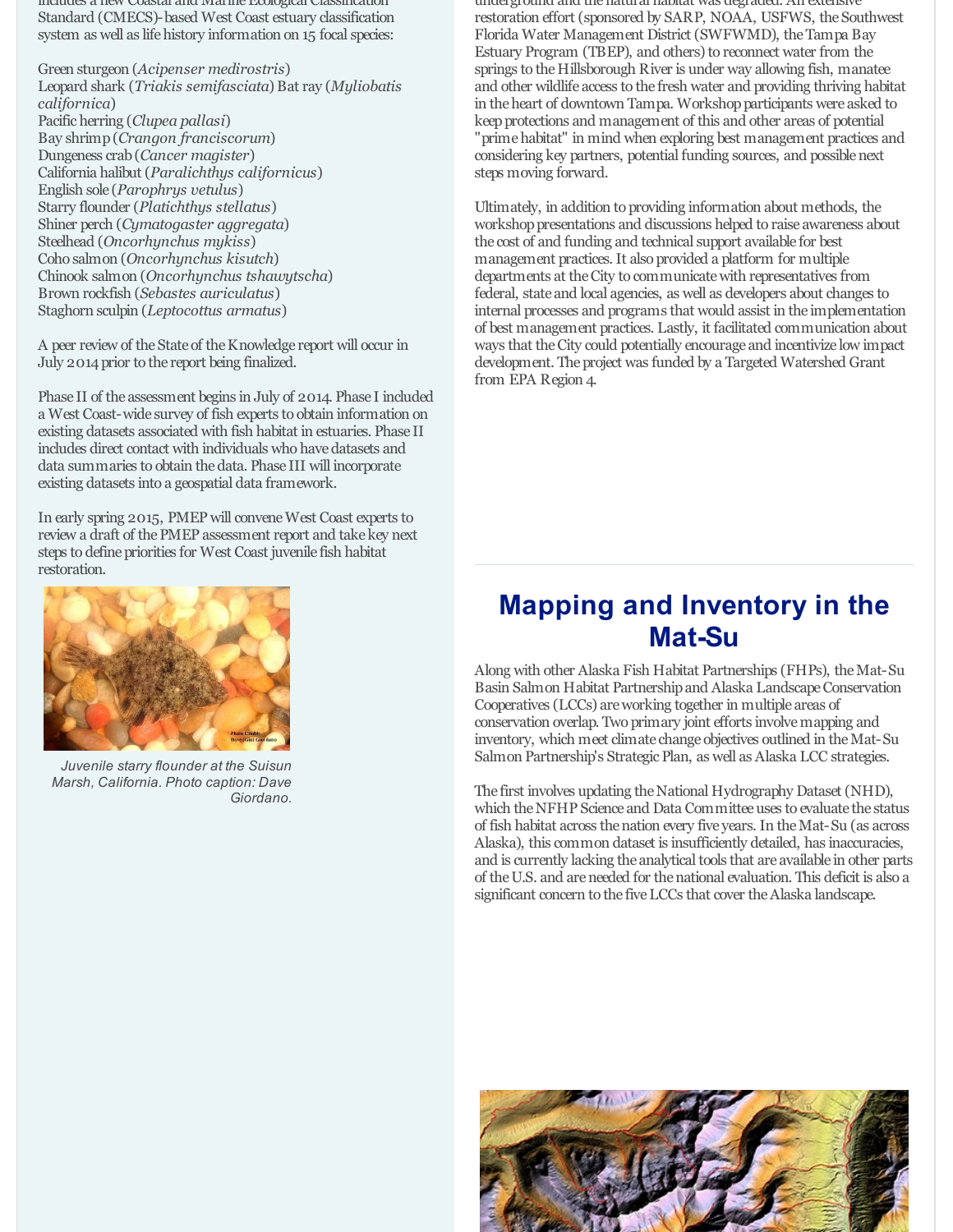

*Currently mapped streams (red lines) of Government Peak near Hatcher Pass on highly detailed topographic relief of the Mat-Su LiDAR project. Red lines represent currently mapped streams. Note how many stream channels in the topography are "missing" a stream line.*



*Newly mapped stream lines which were derived from the highlydetailed LiDAR topography. Most of the channels in the topography now show a new stream line. Once the new streams are mapped across the Mat-Su basin, they will undergo a verification process to determine which stream channels have water year round and which are seasonal.*

In 2013, a statewide interagency group(which included a representative from the Mat-Su Salmon Partnership Steering Committee) formed to address theneed to update theNHD in Alaska. That same year, the Alaska FHPs and LCCs secured \$300,000 in funding to facilitate upgrades toAlaska's NHD. Over thenext three years, partners will support and participate in a large effort to accurately mapstreams in the Mat-Su Basin so they are on par with thenational standards, and create the ability to useNHD+ in the future.

The second effort includes inventory data contribution to theAlaska Online Aquatic Temperature Site (AKOATS). Funded by the Western Alaska LCC, the University of Alaska is developing a comprehensive statewide inventory of current and historic continuous monitoring locations for stream and lake temperatures. This project is one component of theLCC's strategy to understand potential climate impacts to freshwater systems across Alaska, and is building on existing efforts of Alaska FHPs and other organizations throughout the state. With support from NFHP and others, Cook Inlet Keeper (a Mat-Su Partnership member) conducted stream temperaturemonitoring from 2008-2012. They have analyzed the data and are using it to identify and assess climate vulnerability differences between cold and warm streams across theMat-Su. This project is an extension of work on theKenai Peninsula and Kenai FHP, and is being used as a model to evaluate climate change considerations within all Alaska FHPs. Inclusion of FHP project data will

continue to strengthen theAKOATS network, and our ability to maximize the resiliency of salmon and other fish in the face of climate change.

## Coastal Resource Management Module

A rich source of coastal zone data now available for Southeast Alaska